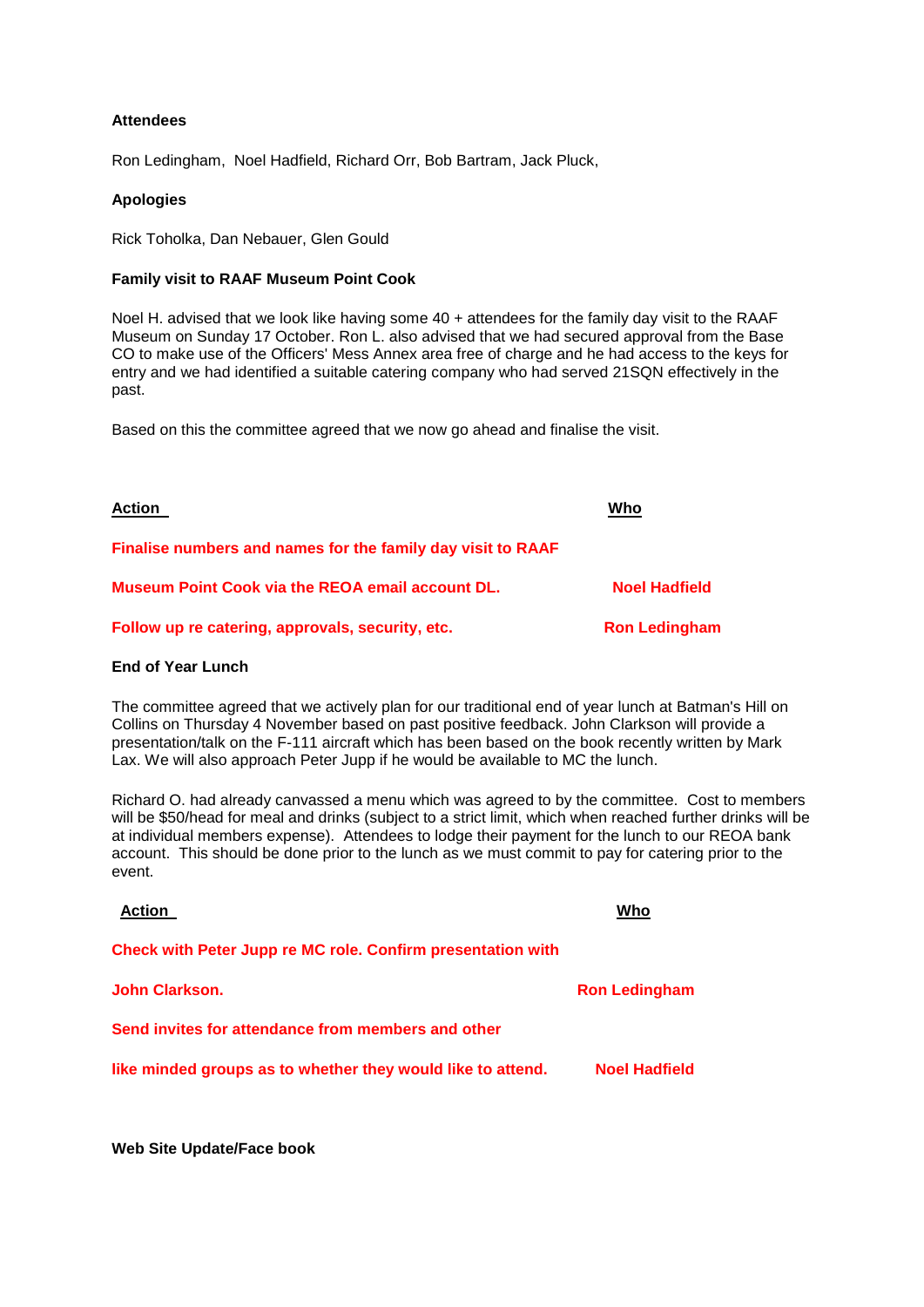Ron L. advised the new web site was looking good and several minor updates had already been incorporated re photos and committee meeting minutes. Richard O. suggested we explore how we may be able to introduce a notice of web site updates; committee agreed this was a good idea and will explore options with our Web Master.

The web site can be found at:

## [http://www.reoa.org.au](http://www.reoa.org.au/)

Ron L. also advised that an REOA Face Book site has been set up but to date there had not been a lot of interest. The REOA Face Book can be reached via the link below:

[http://www.facebook.com/tos.php?api\\_key=8367cb6bad57cee2989d8c35811d5fb8&next=http%3A](http://www.facebook.com/tos.php?api_key=8367cb6bad57cee2989d8c35811d5fb8&next=http%3A%2F%2Feisabainyo.net%2Ffacebook%2Frecipe_of_the_day%2F&display=page&canvas&locale=en_US#!/pages/RAAF-ENGINEER-OFFICERS-ASSOCIATION-REOA/124464537570488?ref=ts) [%2F%2Feisabainyo.net%2Ffacebook%2Frecipe\\_of\\_the\\_day%2F&display=page&canvas&locale=en\\_U](http://www.facebook.com/tos.php?api_key=8367cb6bad57cee2989d8c35811d5fb8&next=http%3A%2F%2Feisabainyo.net%2Ffacebook%2Frecipe_of_the_day%2F&display=page&canvas&locale=en_US#!/pages/RAAF-ENGINEER-OFFICERS-ASSOCIATION-REOA/124464537570488?ref=ts) [S#!/pages/RAAF-ENGINEER-OFFICERS-ASSOCIATION-REOA/124464537570488?ref=ts](http://www.facebook.com/tos.php?api_key=8367cb6bad57cee2989d8c35811d5fb8&next=http%3A%2F%2Feisabainyo.net%2Ffacebook%2Frecipe_of_the_day%2F&display=page&canvas&locale=en_US#!/pages/RAAF-ENGINEER-OFFICERS-ASSOCIATION-REOA/124464537570488?ref=ts)

#### **Action Who**

**Investigate web site update notices.** The state of the Ron Ledingham

# **Correspondence In/Out**

Noel Hadfield there was no new correspondence which required the attention of the committee.

# **REOA Financials**

Our treasurer, Richard Orr advised that we have the princely sum of \$1,735.27 in our bank accounts. We are financially sound.

#### **Election and DFRDB Update**

Richard O. provided a general update and although the Liberal party did not win office they have confirmed their commitment to getting a more realistic indexing of the DFRDB pension. Richard had approached parliamentary staff and received a very positive written response from Stewart Robert who is the Shadow Minister for Defence Science, Technology and Personnel. Stuart will follow this matter up and is hopeful of having the matter raised in the Senate for action (to be presented in the Senate by Michael Ronaldson, Shadow Minister for Veterans' Affairs).

Richard O. also explained that a number of others, including the Greens, have indicated their support of a change to the DFRDB indexing system.

No time frame obviously but watch this space and live in hope.

#### **Other Business**

# **1. 2011 Planning**

The following dates are locked in for REOA committee meetings for first half of 2011: Monday 7 Feb 2011, Monday 4 April, Monday 6 June.

# **2. Metal REOA lapel badges and caps**